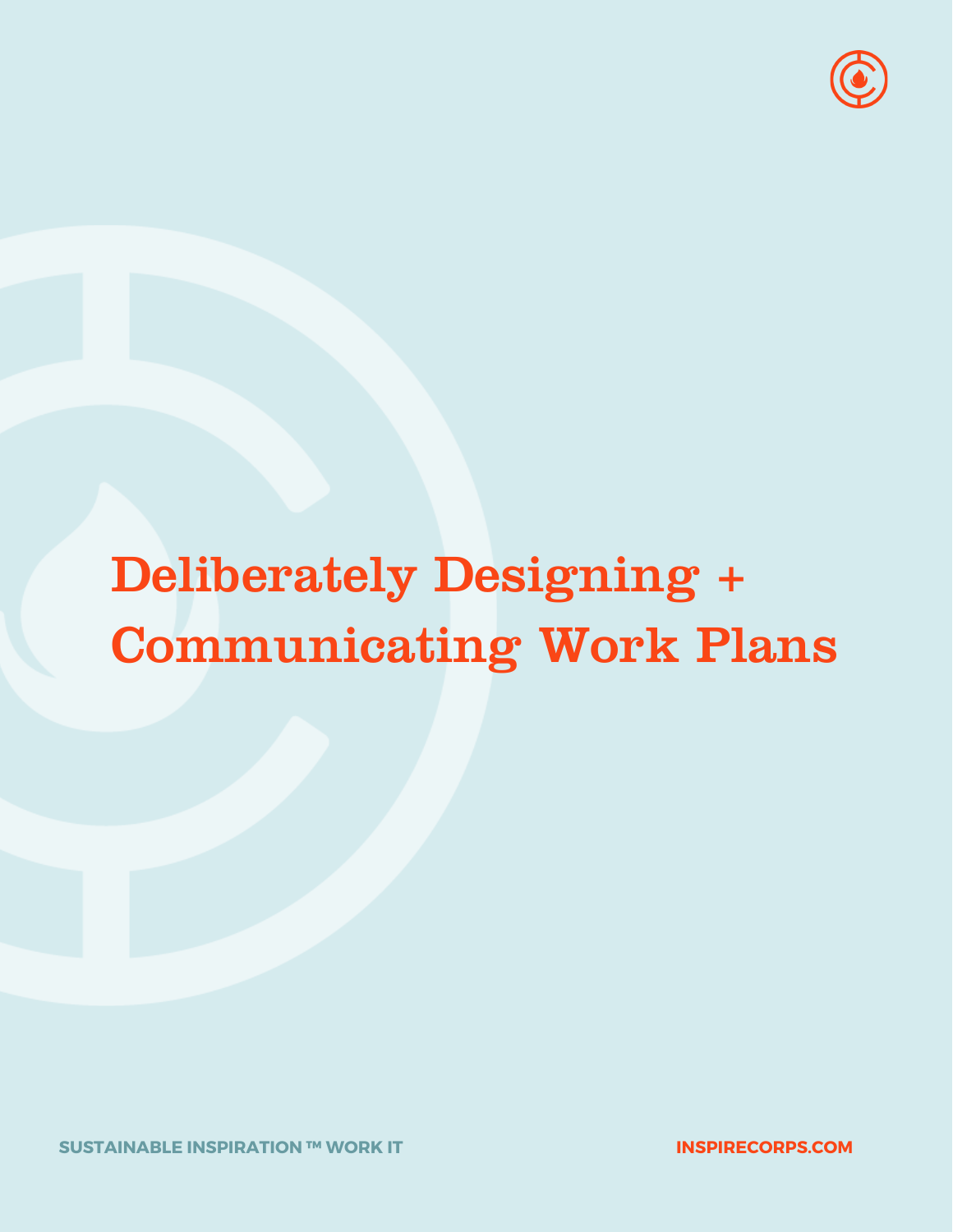#### Deliberately Designing and Communicating Your Work Plans

# **Performance Pyramid**



Use the performance pyramid to do a quick check on your energy level throughout the day across the following four domains: physical, emotional, cognitive, spirit (or purpose).



#### **PULSE CHECK: SCORE YOURSELF 1-10 ON EACH DIMENSION** (1=LOWEST, DEPLETION, 10=FULL CAPACITY, GIVING YOUR VERY BEST)

*LOEHR & SCHWARTZ, 2003*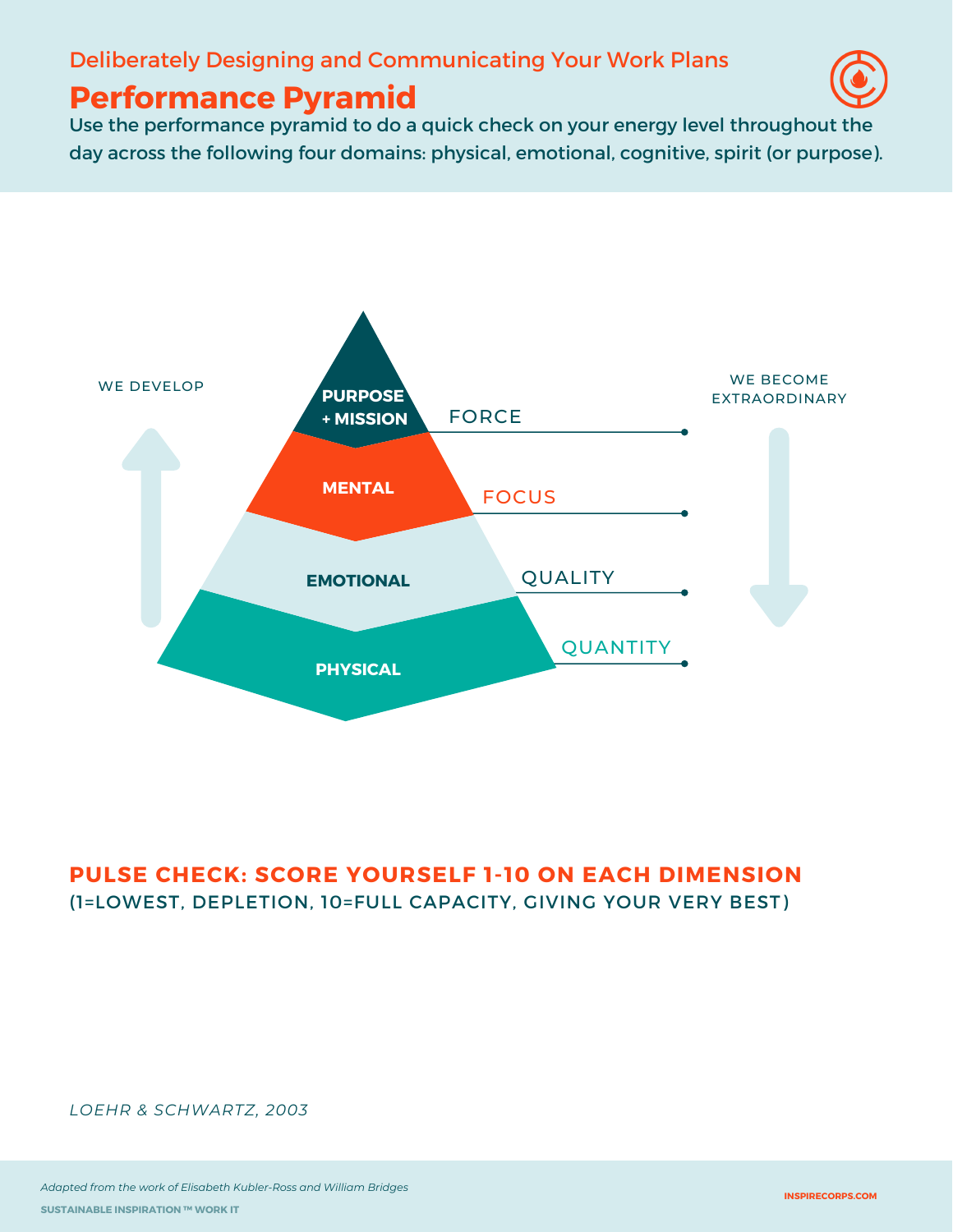# **Leading through Change**



## Shock

- shocked
- frustrated
- thrown off

- angry
- fault finding
- bargaining

#### Acceptance

U-Curve

- acceptance
- honesty
- openness

# Inspiration

- confidence
- ownership
- solution focused

### Resistance **Curiosity** Curiosity

- explore
- hope
- create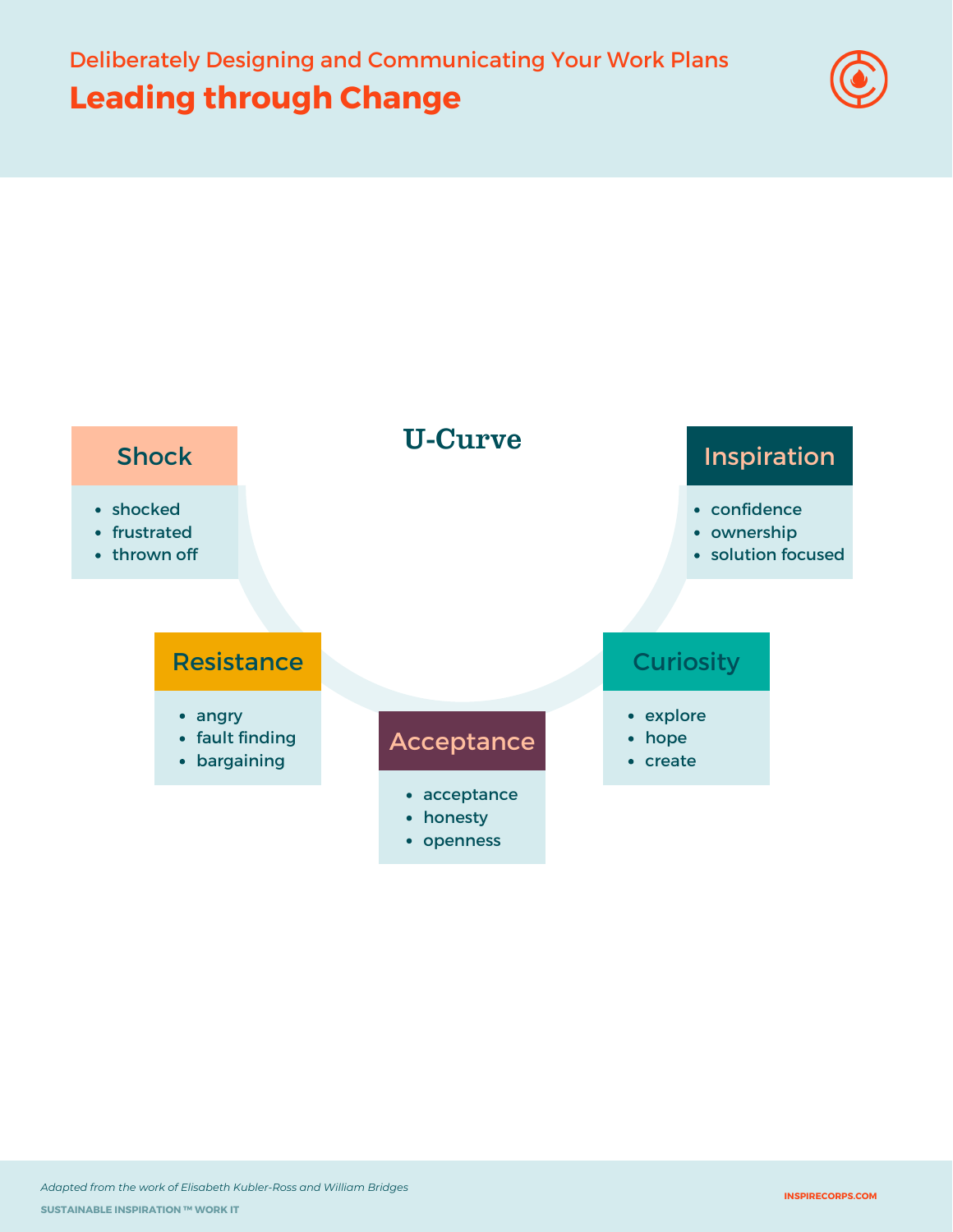#### **Game Planning**

**Game Planning**

#### **What is it?**

This action plan supports communication with a team to increase awareness, connection, and collaboration.



#### **The Process**

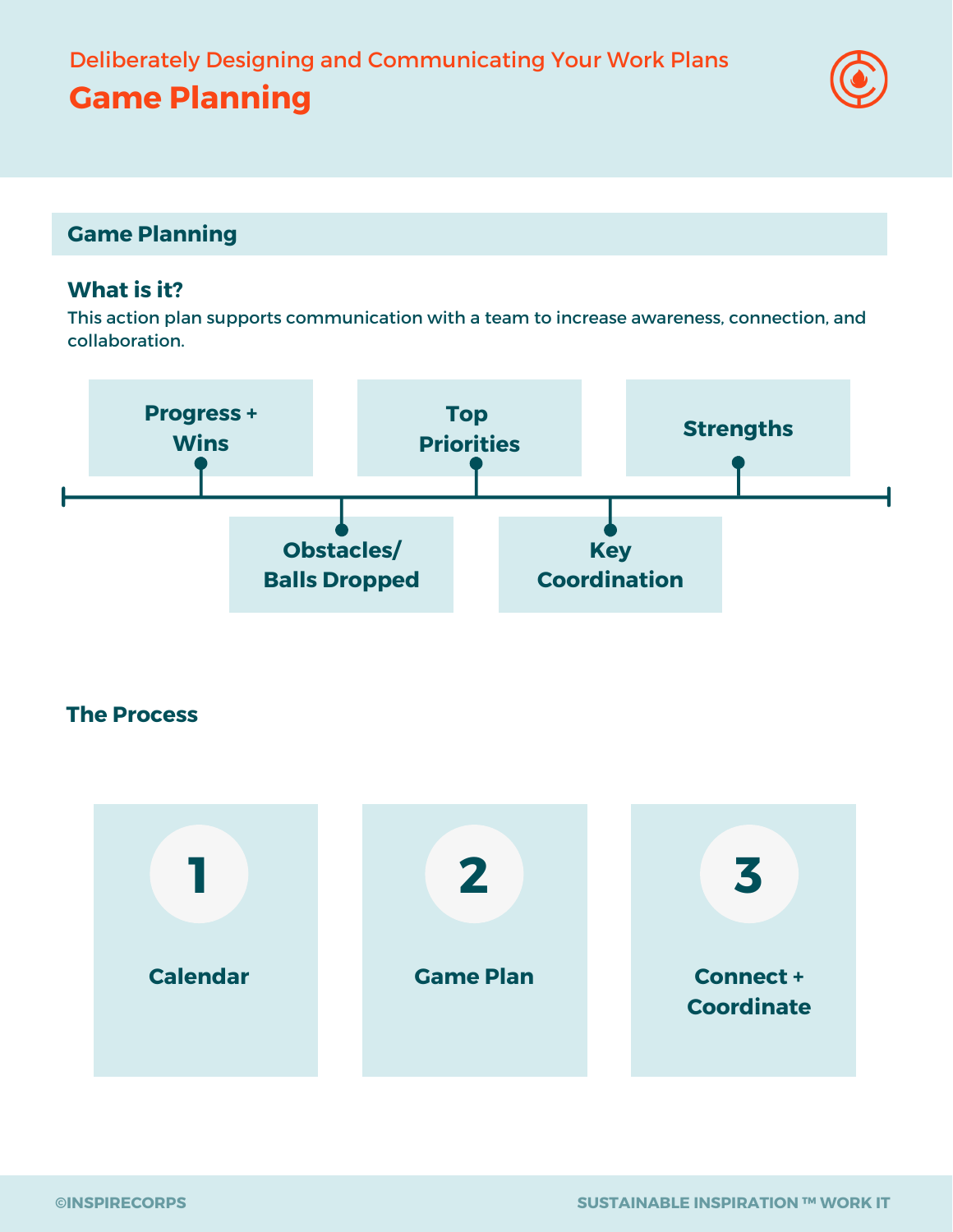# **1. Calendar**

| <b>Prioritize Tasks</b>          |  |                                                         |                                                         |  |                       |  |
|----------------------------------|--|---------------------------------------------------------|---------------------------------------------------------|--|-----------------------|--|
| <b>TASK</b>                      |  | <b>PRIORITIZE: CIRCLE ONE</b>                           |                                                         |  |                       |  |
|                                  |  | MOST CRITICAL   DELEGATE   WOULD BE NICE   NOT A CHANCE |                                                         |  |                       |  |
|                                  |  |                                                         | MOST CRITICAL   DELEGATE   WOULD BE NICE   NOT A CHANCE |  |                       |  |
|                                  |  |                                                         | MOST CRITICAL   DELEGATE   WOULD BE NICE   NOT A CHANCE |  |                       |  |
|                                  |  | MOST CRITICAL   DELEGATE   WOULD BE NICE   NOT A CHANCE |                                                         |  |                       |  |
|                                  |  | MOST CRITICAL   DELEGATE   WOULD BE NICE   NOT A CHANCE |                                                         |  |                       |  |
|                                  |  |                                                         | MOST CRITICAL   DELEGATE   WOULD BE NICE   NOT A CHANCE |  |                       |  |
| <b>Ideal Tasks for This Time</b> |  |                                                         |                                                         |  |                       |  |
| <b>MORNING</b>                   |  |                                                         | <b>MID DAY</b>                                          |  | <b>LATE AFTERNOON</b> |  |
| <b>Ideal Tasks for This Time</b> |  |                                                         |                                                         |  |                       |  |
| <b>TIME</b>                      |  |                                                         | MONDAY TUESDAY WEDNESDAY THURSDAY FRIDAY                |  |                       |  |
| Rudder/ First Hour of the day:   |  |                                                         |                                                         |  |                       |  |
| <b>7:00 AM</b>                   |  |                                                         |                                                         |  |                       |  |
| 8:00 AM                          |  |                                                         |                                                         |  |                       |  |
| $9:00$ AM                        |  |                                                         |                                                         |  |                       |  |
| 10:00 AM                         |  |                                                         |                                                         |  |                       |  |
| 11:00 AM                         |  |                                                         |                                                         |  |                       |  |
| 12:00 PM                         |  |                                                         |                                                         |  |                       |  |
| $1:00$ PM                        |  |                                                         |                                                         |  |                       |  |
| $2:00$ PM                        |  |                                                         |                                                         |  |                       |  |
| 3:00 PM                          |  |                                                         |                                                         |  |                       |  |
| 4:00 PM                          |  |                                                         |                                                         |  |                       |  |
| 5:00 PM                          |  |                                                         |                                                         |  |                       |  |
| 6:00 PM                          |  |                                                         |                                                         |  |                       |  |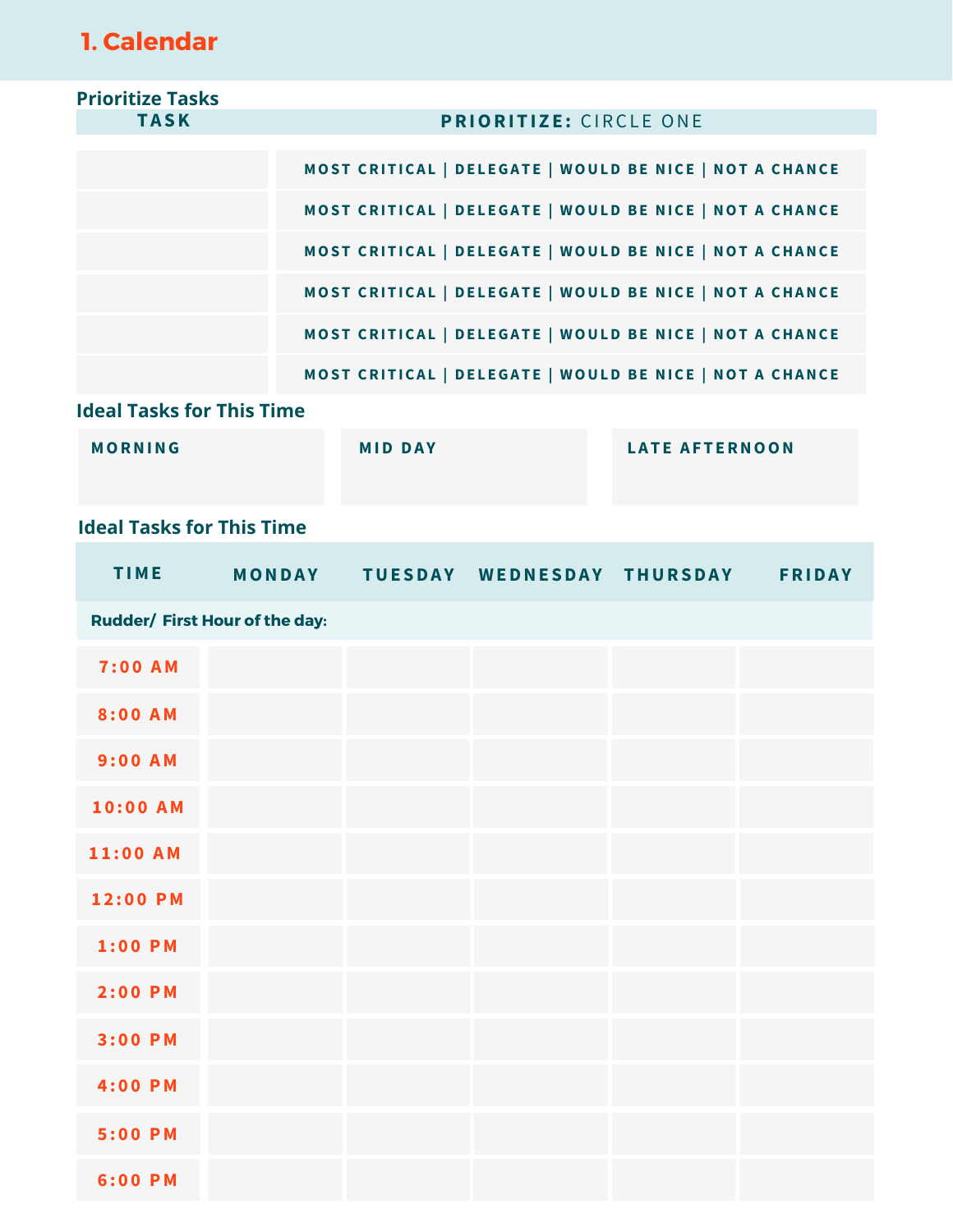### **2. Game Plan**

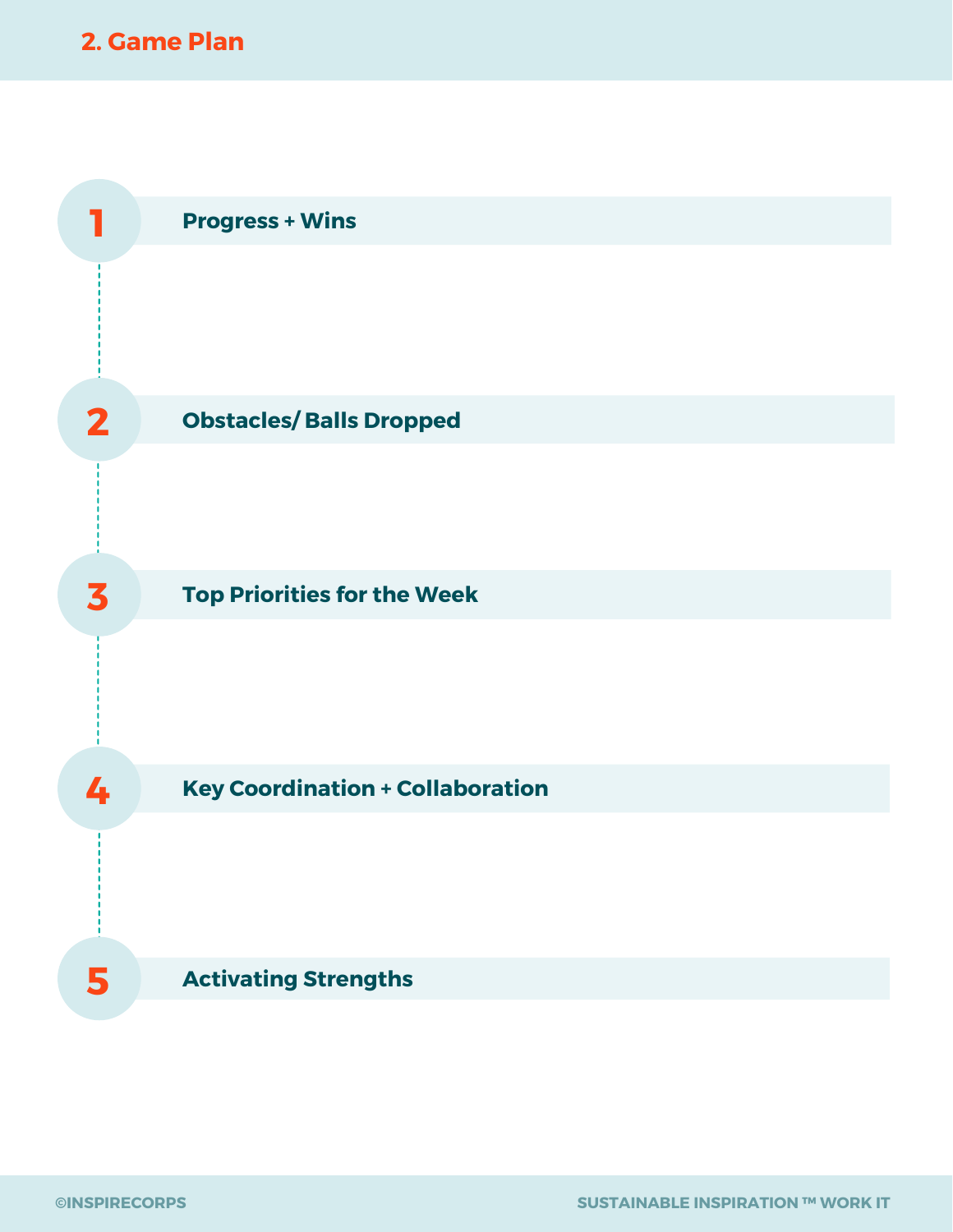#### **3. Connect + Coordinate**

#### **Share game plans throughout your team.**

Determine as a team the best day of the week to share your game plans on.

#### **When you share your game plans and review others, pay**

#### **special attention to:**

- Managing your own capacity
- Opportunities for support + collaboration
- Alignment to highest priorities

#### **Team Leaders:**

In addition, keep an eye on:

- Capacity bottlenecks
- Obvious places to create balance
- Predicting likely obstacles and roadblocks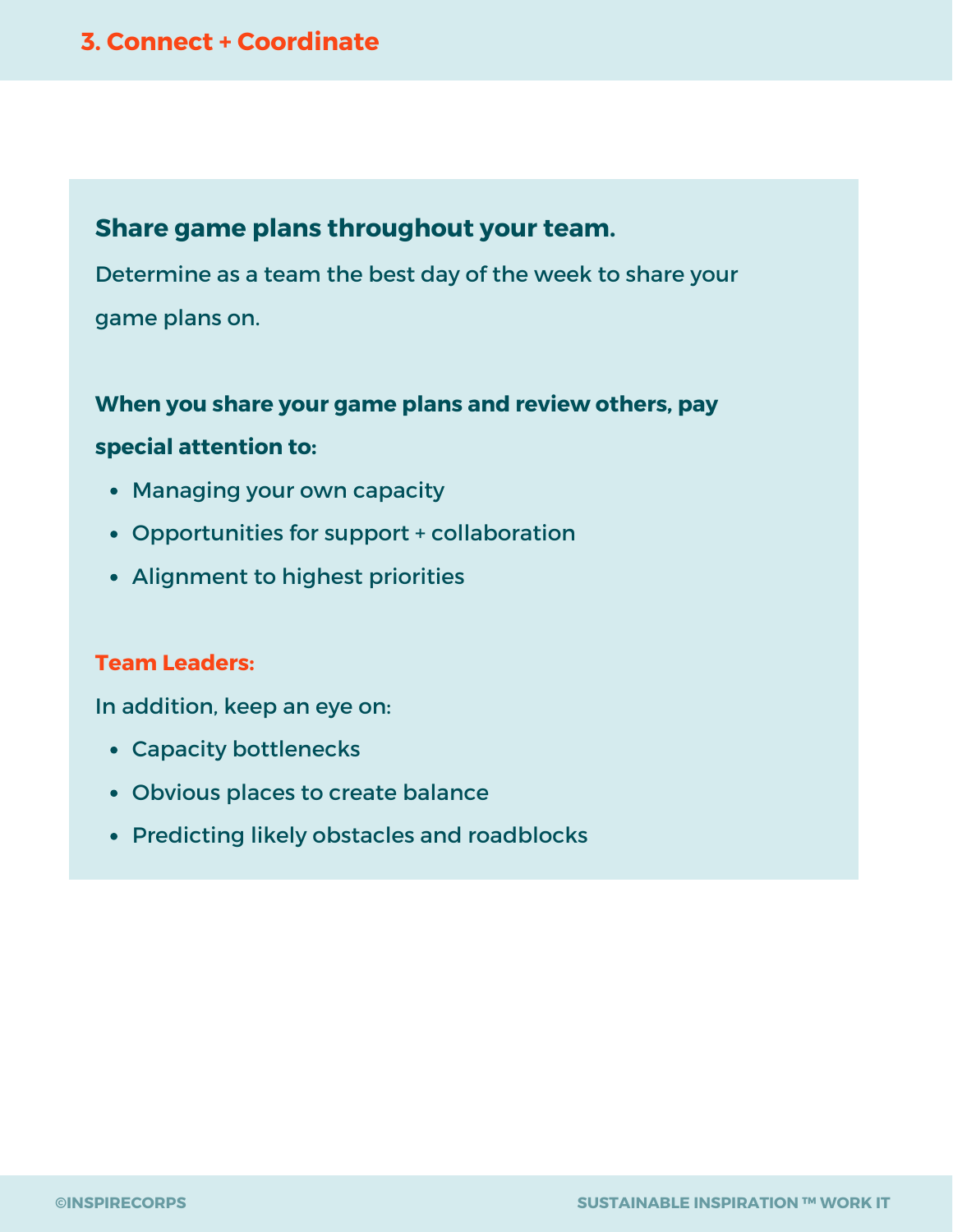#### Deliberately Designing and Communicating Your Work Plans

# **4-3-2-1 Pulse Check**

**GOOD NEWS**



#### **Inspired Updates + Connection**

This agenda is designed to both exchange the highest priority updates and produce inspiring conversations that increase motivation and commitment.

#### **5 - 10 MINS** 4: Check In **Resilience + Inspiration**

- Facilitate a shared energy reset.
- Check in: How is everyone doing?
- o Share moments of hope and optimism.
- Wins and successes!

#### **10 - 20 MINS**

# 3: Progress To Goals

#### **Breaking News + Information Sharing**

- o Key updates to share on projects and decisions.
- How are you working together and information sharing?
- Where can you support one another?

#### **5 - 15 MINS** 2: Next Level Teaming

#### **Key Learnings + Team Aspirations**

- o Share key learnings: opportunities + feedback.
- Define next level leadership for your team.



**5 - 10 MINS** 1: Appreciation Close **Appreciation + Connection**

What do you appreciate most about each other?